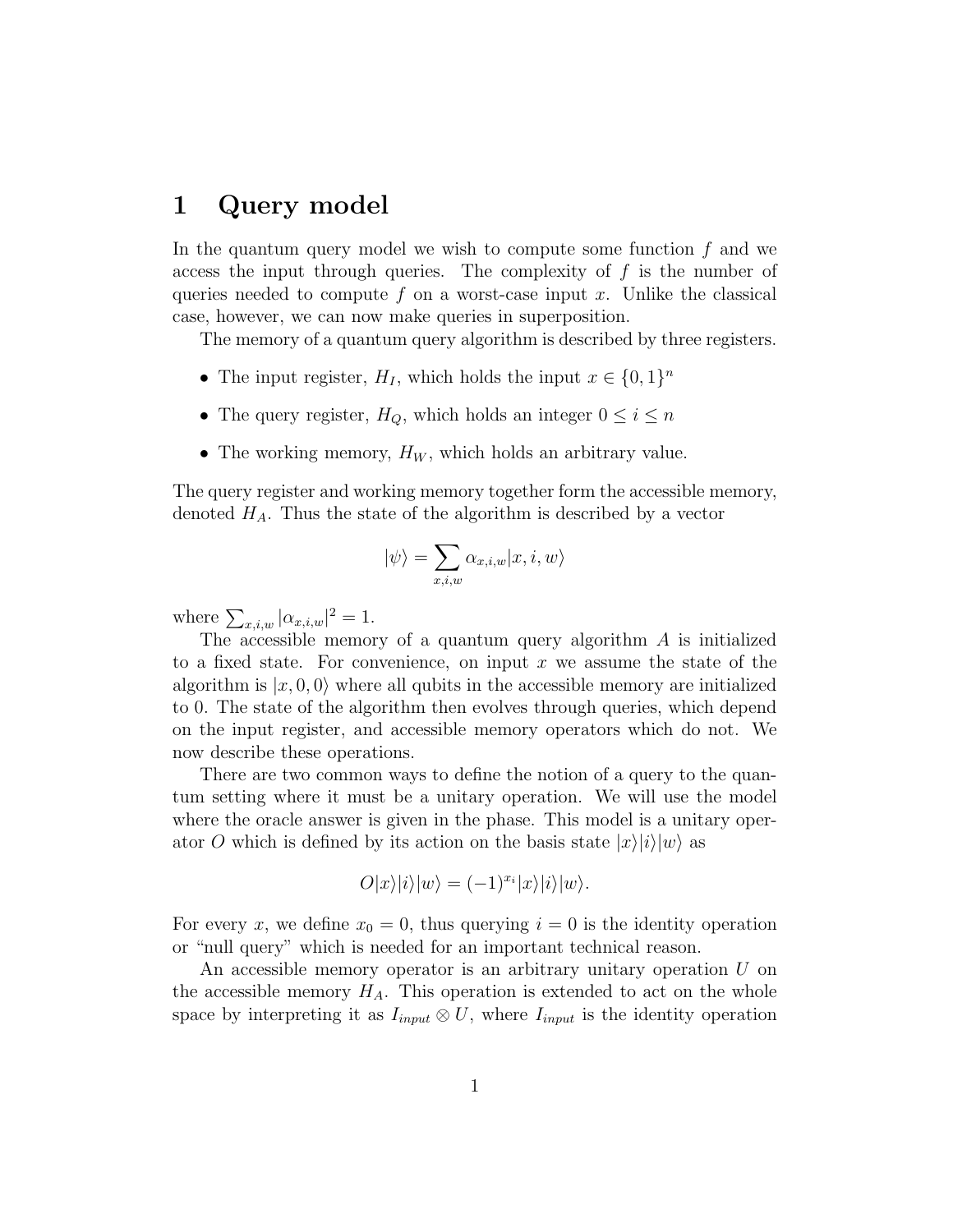on the input space  $H<sub>I</sub>$ . Thus the state of the algorithm on input x after t queries can be written

$$
|\phi_x^t\rangle = U_t O U_{t-1} \cdots U_1 O U_0 |x, 0, 0\rangle.
$$

As the input register is left unchanged by the algorithm, we can decompose  $|\phi_x^t\rangle$  as  $|\phi_x^t\rangle = |x\rangle |\psi_x^t\rangle$ , where  $|\psi_x^t\rangle$  is the state of the accessible memory after t queries.

The output of a T-query algorithm  $A$  on input  $x$  is chosen according to a probability distribution which depends on the final state of the accessible memory  $|\psi_x^T\rangle$ . Namely, the probability that the algorithm outputs the bit  $b \in \{0, 1\}$  on input x is  $\|\Pi_b|\psi_x^T\rangle\|^2$ , for a fixed set of projectors  $\{\Pi_b\}$  which are orthogonal and complete, that is, sum to the identity. The  $\epsilon$ -error quantum query complexity of a function f, denoted  $Q_{\epsilon}(f)$ , is the minimum number of queries made by an algorithm which outputs  $f(x)$  with probability at least  $1 - \epsilon$  for every x.

### 2 Reduced density matrix

Consider a bipartite quantum system described by a density matrix  $\rho_{AB}$ . A *reduced density matrix*  $\rho_A$  is the density matrix of the subsystem A alone, when we *trace out* the other subsystem, i.e. forget about it or measure it without reading the outcome. One can compute  $\rho_A$  from  $\rho_{AB}$  using the operation called *partial trace*:  $\rho_A = \text{Tr}_A(\rho_{AB})$ .

Partial trace is a linear operator  $\text{Tr}_A: L(A \otimes B) \to L(A)$  mapping density matrices over the joint system  $AB$  to density matrices over  $A$ . We require that tracing out an unentangled system  $B$  leaves  $A$  as is, that is

$$
\mathrm{Tr}_A(\rho_A \otimes \rho_B) = \rho_A \cdot \mathrm{Tr}(\rho_B).
$$

This requirement uniquely characterizes the operation. For example, since  $\text{Tr}_A(|i\rangle\langle j|_A|\psi_i\rangle\langle\psi_J|_B) = |i\rangle\langle j| \cdot \langle \psi_j|\psi_i\rangle$ , by linearity

$$
\text{Tr}_A(\sum_{i,j}|i\rangle\langle j|_A|\psi_i\rangle\langle\psi_J|_B) = \sum_{i,j}|i\rangle\langle j|\cdot\langle\psi_j|\psi_i\rangle.
$$

### 3 Adversary lower bounds

Consider a bounded-error algorithm. Let  $|\psi_x^t\rangle$  denote the state of the algorithm after t queries. Since the computation starts in a fixed state,  $|\psi_x^0\rangle$  $\vert x^0 \rangle =$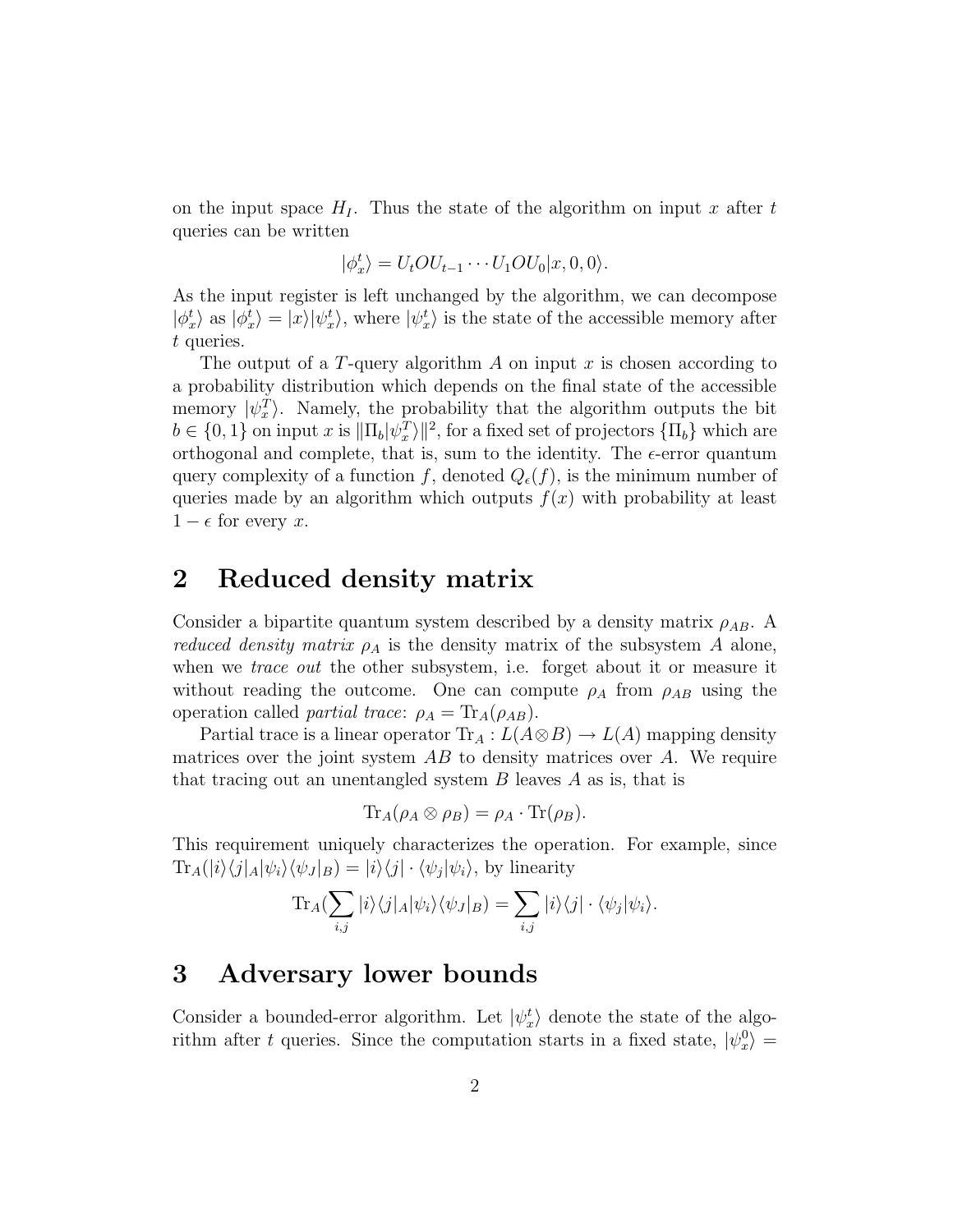$|\psi_y^0\>$  $\langle y \rangle$  for all  $x, y$ , that is  $\langle \psi_x^0 \rangle$  $\frac{0}{x}$ | $\psi_y^0$  $\langle y \rangle = 1$ . On the other hand, to be able to estimate the function output at the end of the computation by a measurement, we require that whenever  $f(x) \neq f(y)$ ,  $|\langle \psi_x^T | \psi_y^T \rangle| \leq c$  for some constant  $c < 1$ , otherwise no measurement could possibly distinguish these two states with good probability.

The *adversary lower bound* technique shows that these scalar products cannot change too much on the average, hence one needs many queries to sink from 1 to below c. We use a weighted average over input pairs that needs to be distinguished as a progress function. In particular, we define

<span id="page-2-0"></span>
$$
W^t = \sum_{x,y} w_{x,y} \langle \psi_x^t | \psi_y^t \rangle, \tag{1}
$$

where  $w(x, y) = 0$  for  $f(x) = f(y)$ ,  $w \ge 0$  are non-negative weights, and w is symmetric.

Historically, the first such lower bound is due to Bennett, Bernstein, Brassard, and Vazirani for the OR function. They put the all-zeroes input string on one side with  $n$  input strings of Hamming weight 1 on the other side, and computed an unweighted average of these scalar products. They got a tight  $\Omega(\sqrt{n})$  lower bound.

Ambainis extended this technique to all functions by considering a general bipartite graph with some 0-inputs on one side, and some 1-inputs on the other side. An edge between two input strings means that these two input strings need to be distinguished and thus are included in the average. One typically does not want to put edges between all input pairs, but only between those that are hard to distinguish, i.e. have small Hamming distance. This leads to better lower bounds.

Later, Barnum, Saks, and Szegedy, and independently Ambainis strengthened this method by allowing weights on the edges. This finer scale allows for much better lower bounds than just two options include an edge/don't include.

We express the progress function [Equation \(1\)](#page-2-0) in terms of the reduced density matrix of the input register. Then we prove bounds on it.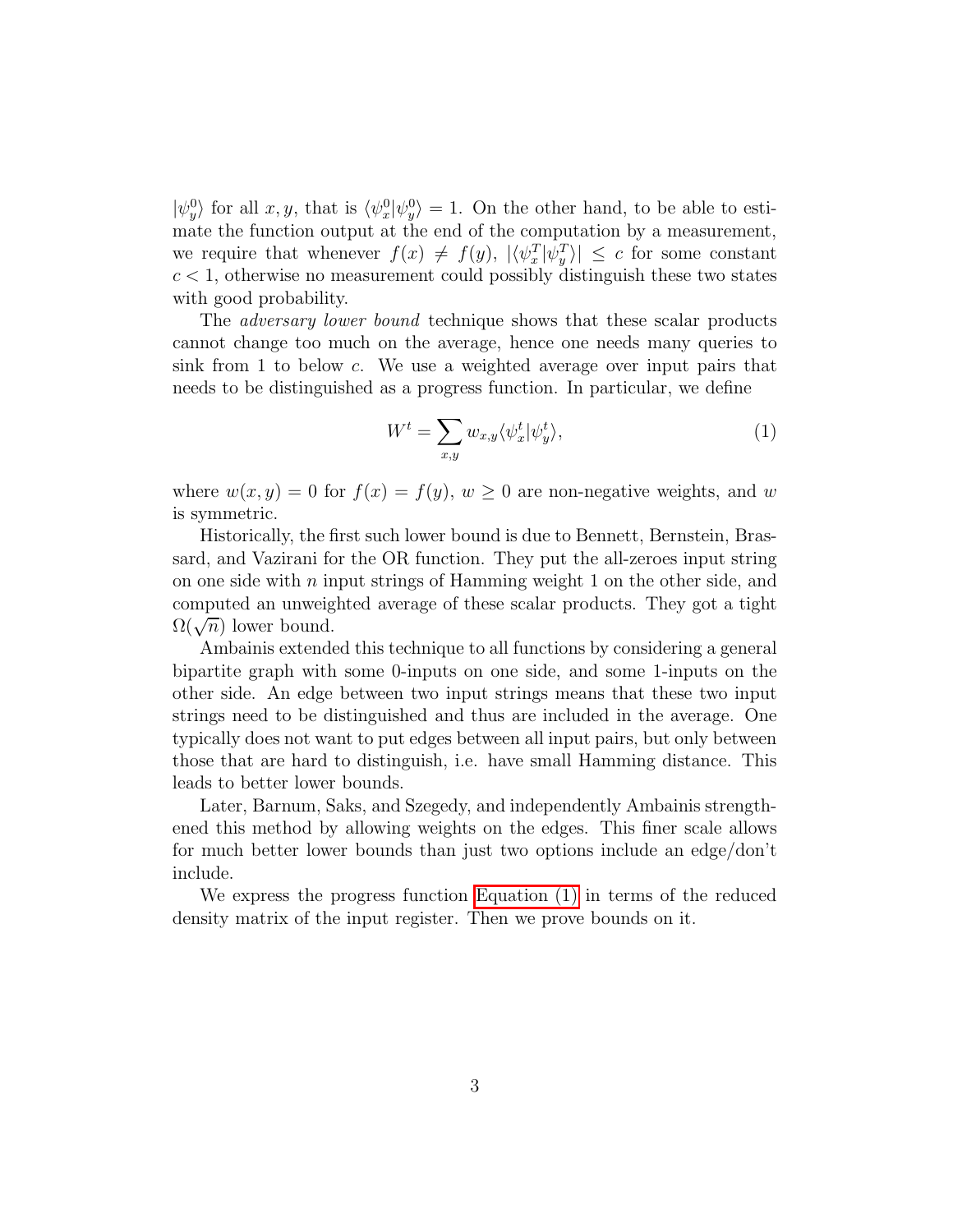# 4 State of computation

Denote the state of computation on input x after t queries by

$$
|\psi_x^t\rangle = \sum_i |i\rangle_Q |\psi_{x,i}^t\rangle_W,
$$

where  $|\psi_{x,i}\rangle$  is the substate corresponding to querying the *i*-th input bit in the next query. Note that  $|\psi_{x,i}\rangle$  is not normalized, but we instead absorb the complex coefficients into it.

 $\sum_{x} \delta_x |x\rangle_I$ , hence the global state after t queries is We run the computation on a general superposition of inputs  $|\delta\rangle$  =

$$
|\psi^t\rangle = \sum_x \delta_x |x\rangle_I \sum_i |i\rangle_Q |\psi^t_{x,i}\rangle_W.
$$

The density matrix  $\rho_{IQW}$  and the reduced density matrices  $\rho_{IQ}$  and  $\rho_I$  are

$$
\rho_{IQW} = \sum_{x,y} \delta_x \delta_y^* |x\rangle\langle y| \sum_{i,j} |i\rangle\langle j| \otimes |\psi_{x,i}^t\rangle\langle \psi_{y,j}^t|,
$$
  
\n
$$
\rho_{IQ} = \text{Tr}_{IQ}(\rho_{IQW}) = \sum_{x,y} \delta_x \delta_y^* |x\rangle\langle y| \sum_{i,j} |i\rangle\langle j| \cdot \langle \psi_{y,j}^t | \psi_{x,i}^t\rangle,
$$
  
\n
$$
\rho_I = \text{Tr}_{I}(\rho_{IQW}) = \sum_{x,y} \delta_x \delta_y^* |x\rangle\langle y| \sum_i \langle \psi_{y,i}^t | \psi_{x,i}^t\rangle = \sum_{x,y} \delta_x \delta_y^* |x\rangle\langle y| \cdot \langle \psi_y^t | \psi_x^t\rangle
$$

Take any *adversary matrix*  $\Gamma$  (i.e., satisfying  $\Gamma[x, y] \geq 0$ ,  $\Gamma$  is symmetric, and  $\Gamma[x, y] = 0$  for  $f(x) = f(y)$  and define

$$
W^t = \langle \Gamma, \rho_I^t \rangle = \sum_{x,y} \Gamma_{x,y} \delta_x \delta_y^* \langle \psi_y^t | \psi_x^t \rangle.
$$

We see that  $W^t$  is exactly the progress function from [Equation \(1\)](#page-2-0) with  $w_{x,y} = \Gamma_{x,y} \delta_x \delta_y^*$ . The reason why we re-express  $W^t$  using the (seemingly more complicated) formalism of density matrices is that one can easily prove bounds on it once it's expressed this way.

#### 5 Spectral lower bound

Consider an adversary matrix Γ. Let  $\delta$  be the principal eigenvector of Γ, i.e.  $|\delta| = 1$  and  $\Gamma \delta = ||\Gamma|| \delta$ . We run the computation on the superposition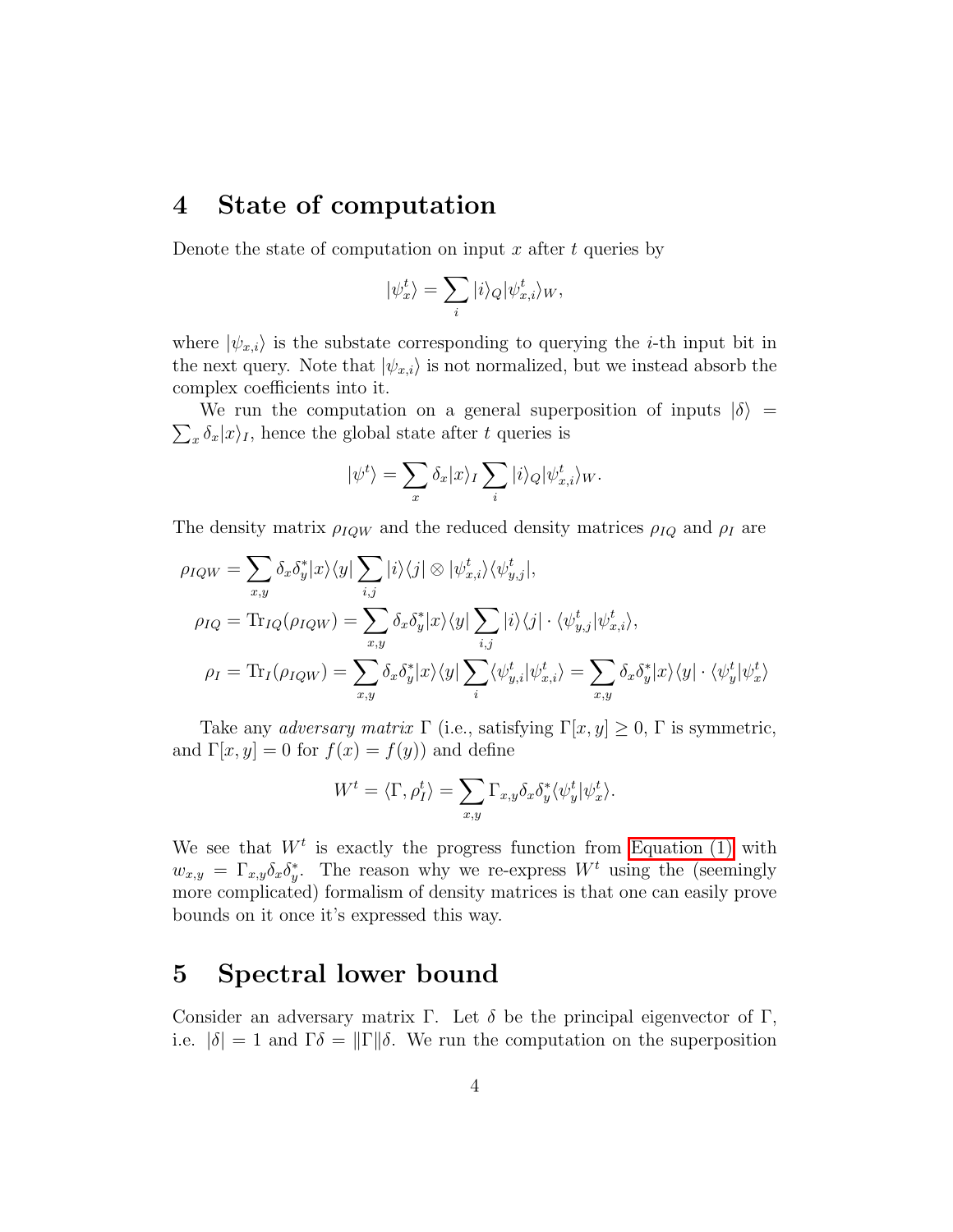of inputs  $|\delta\rangle$  and track the value of the progress function. Thus in a way  $|\delta\rangle$  is a hard input superposition, compare to the hard input distribution for classical probabilistic computation. The following holds:

- 1.  $W^0 = \langle \Gamma, \rho_I^0 \rangle = \langle \delta | \Gamma | \delta \rangle = || \Gamma || \langle \delta | \delta \rangle = || \Gamma ||$ , because all scalar products are one.
- 2. Since  $\Gamma[x, y] \geq 0$ , it's easy to show that the principal eigenvector  $\delta$ is also non-negative. If the algorithm has bounded error at most  $\varepsilon$ , then all scalar products at the end have to be at most  $c = 2\sqrt{\varepsilon(1-\varepsilon)}$ (Bernstein, Vazirani). Hence

$$
|W^T| = |\langle \Gamma, \rho_I^T \rangle|
$$
  
=  $|\sum_{x,y} \Gamma_{x,y} \delta_x \delta_y^* \langle \psi_y^T | \psi_x^T \rangle|$   
 $\leq \sum_{x,y} \Gamma_{x,y} \delta_x \delta_y^* | \langle \psi_y^T | \psi_x^T \rangle|$   
 $\leq c \sum_{x,y} \Gamma_{x,y} \delta_x \delta_y^* = c \langle \delta | \Gamma | \delta \rangle$   
=  $c || \Gamma ||$ .

3. To upper-bound  $|W^{t+1} - W^t|$ , we need to look at the effect of a query on the quantum state. Looking at  $\rho_I$  is not sufficient, because we need to consider the query register. Hence we re-express  $W^t$  is terms of  $\rho_{IQ}$ instead of just  $\rho_I$  alone. This requires just one more summation. We immediately get that

$$
W^t = \langle \Gamma, \rho_I^t \rangle = \langle \Gamma \otimes I_n, \rho_{IQ}^t \rangle,
$$

where  $\Gamma \otimes I_n$  is a block-diagonal matrix with n copies of  $\Gamma$  on the main diagonal, each corresponding to one value  $i \in \{1, \ldots, n\}$  of the query register. Recall that

$$
\rho_{IQ} = \sum_{x,y} \delta_x \delta_y^* |x\rangle\langle y| \sum_{i,j} |i\rangle\langle j| \cdot \langle \psi_{y,j}^t | \psi_{x,i}^t \rangle,
$$

After one query and an arbitrary unitary  $U$ , the state is mapped to  $|x, i\rangle |\psi_{x,i}\rangle \rightarrow (-1)^{x_i}|x, i\rangle U |\psi_{x,i}\rangle$ . In the density matrix  $\rho_{IQ}$ , the unitary U in the scalar product cancels with itself:  $\langle \psi_{y,j}^t | U^* U | \psi_{x,i}^t \rangle =$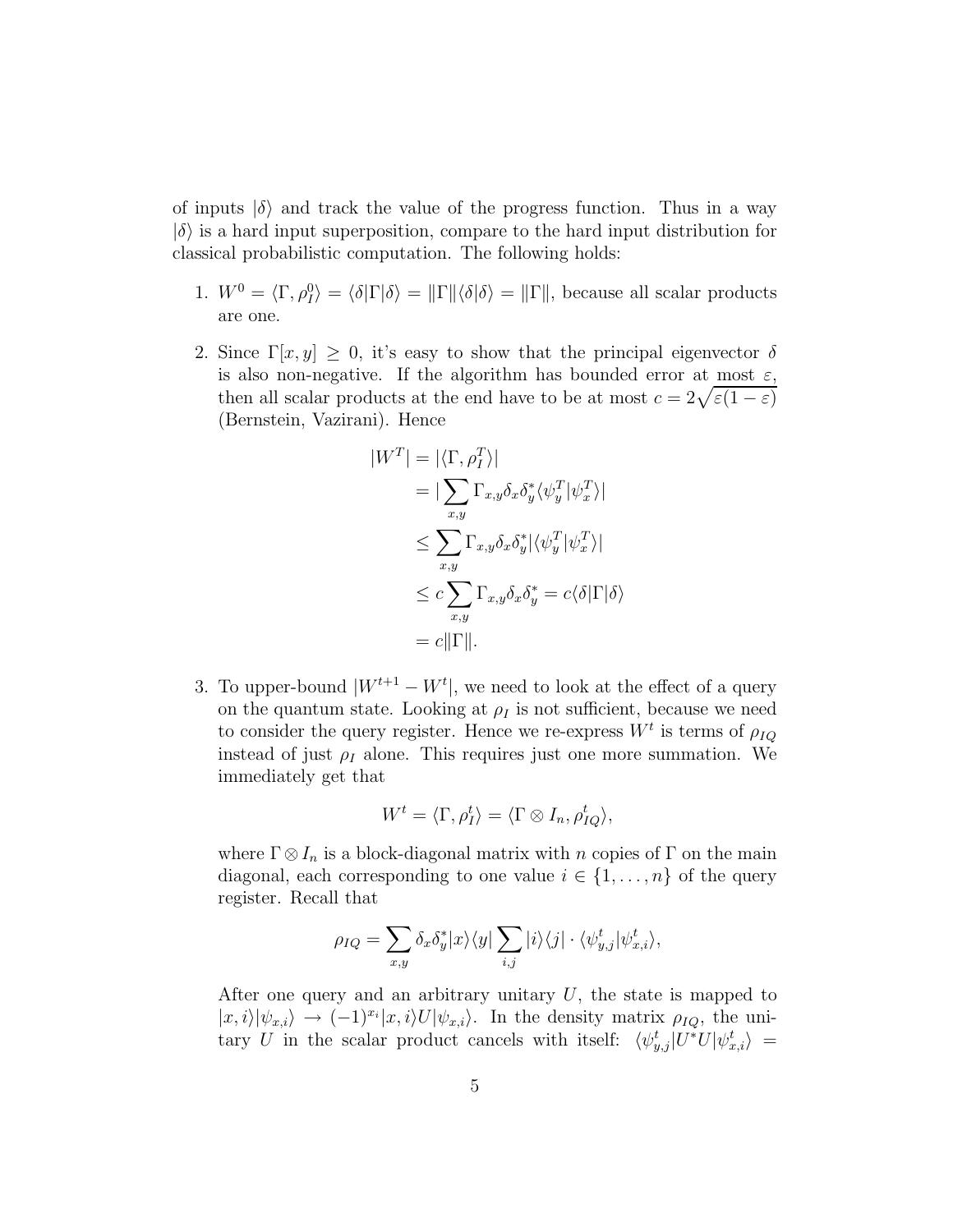$\langle \psi^t_{y,j} | \psi^t_{x,i} \rangle^1$  $\langle \psi^t_{y,j} | \psi^t_{x,i} \rangle^1$  , and we get

$$
\rho'_{IQ} = \sum_{x,y} \delta_x \delta_y^* |x\rangle\langle y| \sum_{i,j} |i\rangle\langle j| \cdot (-1)^{x_i + y_j} \langle \psi_{y,j}^t | \psi_{x,i}^t \rangle,
$$

which can be rewritten as

$$
=Z\rho_{IQ}Z,
$$

where  $Z = Z_1 \oplus \cdots \oplus Z_n$  is a unitary diagonal matrix consisting of n blocks  $Z_i$  with  $Z_i[x, x] = (-1)^{x_i}$ . Note that the oracle query does not depend on the algorithm workspace  $W$  and this allows us to track the progress function even after tracing out the register W. Now, subtract  $\rho$  from  $\rho'$ :

$$
\rho'_{IQ} - \rho_{IQ} = 2 \sum_{x,y} \delta_x \delta_y^* |x\rangle\langle y| \sum_{\substack{i,j \\ x_i \neq y_j}} |i\rangle\langle j| \cdot \langle \psi_{y,j}^t | \psi_{x,i}^t \rangle,
$$

because the other terms get cancelled.

We are ready to bound the progress function. Let  $G = \Gamma \otimes I_n$  and denote  $\rho = \rho_{IQ}^t$  and  $\rho' = \rho_{IQ}^{t+1}$ .

$$
W^{t+1} - W^t = \langle G, \rho' - \rho \rangle
$$

Let  $A \circ B$  denote the entry-wise product  $(A \circ B)[x, y] = A[x, y] \cdot B[x, y]$ . Let  $D = D_1 \oplus \cdots \oplus D_n$  be a 0-1 block-diagonal matrix with  $D_i[x, y] = 1$ iff  $x_i \neq y_i$  on the main diagonal. Thanks to the cancellation property above we can replace  $G$  by  $G \circ D$  and the scalar product stays the same—the entries zeroed-out on the left are exactly those that are already zero on the right. However  $G \circ D$  has smaller spectral norm,

<span id="page-5-0"></span><sup>1</sup>Note that this only works thanks to the unitarity of quantum computing. Here we crucially use that unitary operations only have complex units as eigenvalues.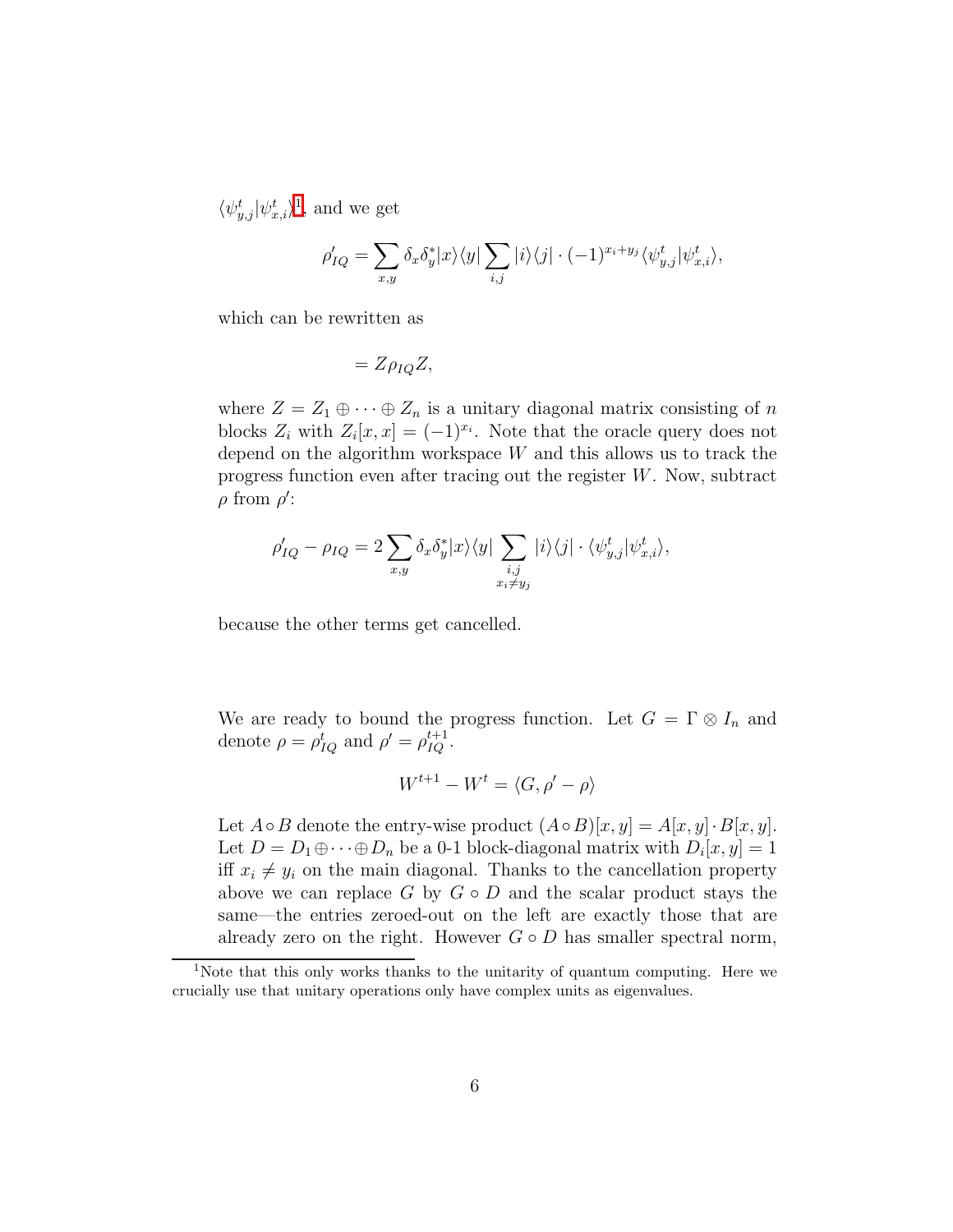which is what we want.

$$
W^{t+1} - W^t = \langle G \circ D, \rho' - \rho \rangle \qquad \langle A, B \rangle \le ||A|| \cdot ||B||_{tr}
$$
  
\n
$$
\le ||G \circ D|| \cdot ||\rho' - \rho||_{tr} \qquad \rho' = Z\rho Z
$$
  
\n
$$
= ||G \circ D|| \cdot ||Z\rho Z - \rho||_{tr} \qquad \text{triangle inequality}
$$
  
\n
$$
\le ||G \circ D|| \cdot (||Z\rho Z|| + ||\rho||_{tr}) \qquad Z \text{ is unitary}
$$
  
\n
$$
= 2||G \circ D|| \cdot ||\rho||_{tr} \qquad \rho \text{ is a density matrix}
$$
  
\n
$$
= 2||G \circ D||
$$
  
\n
$$
= 2 \max_{i} ||\Gamma \circ D_{i}||.
$$

We conclude that if  $\Gamma$  is an adversary matrix, then

$$
Q_{\varepsilon}(f) \ge \left(\frac{1}{2} - \sqrt{\varepsilon(1-\varepsilon)}\right) \frac{\|\Gamma\|}{\max_{i} \|\Gamma_{i}\|}.
$$

This result is due to Barnum, Saks, and Szegedy.

## 6 Applications

#### 6.1 Unordered search

Consider  $(n + 1) \times (n + 1)$  matrix  $\Gamma$  indexed by the following input strings: all-zeroes string 0, and *n* strings  $e_i$  with exactly one 1. Then set all weights between 0 and  $e_i$  to 1. Then  $\|\widetilde{\Gamma}\| = \sqrt{n}$  and  $\|\widetilde{\Gamma} \circ D_i\| = 1$ .

#### 6.2 Ordered search

This is more interesting, because here the weights are crucial to get a good bound. Consider  $(n + 1) \times (n + 1)$  matrix Γ indexed by the input strings of the form  $0^i1^{n-i}$  for  $i = 0, \ldots, n$ . The output of the algorithm should by i. Here we only require that the main diagonal is zero. We want to put more weight on input pairs with small Hamming distance, because those are harder to distinguish. On the other hand, we cannot put all weight to Hamming distance 1, because then the adversary bound turns out to be constant.

A natural choice is setting  $\Gamma[x, y] = \frac{1}{|x-y|}$ , i.e. the weight is reciprocal to the Hamming distance. Now,  $\|\Gamma\| = \Omega(\log n)$ , witnessed by multiplying Γ from both sides by  $\delta = (1, \ldots, 1)$ . On the other hand,  $\|\Gamma \circ D_i\|$  is a submatrix